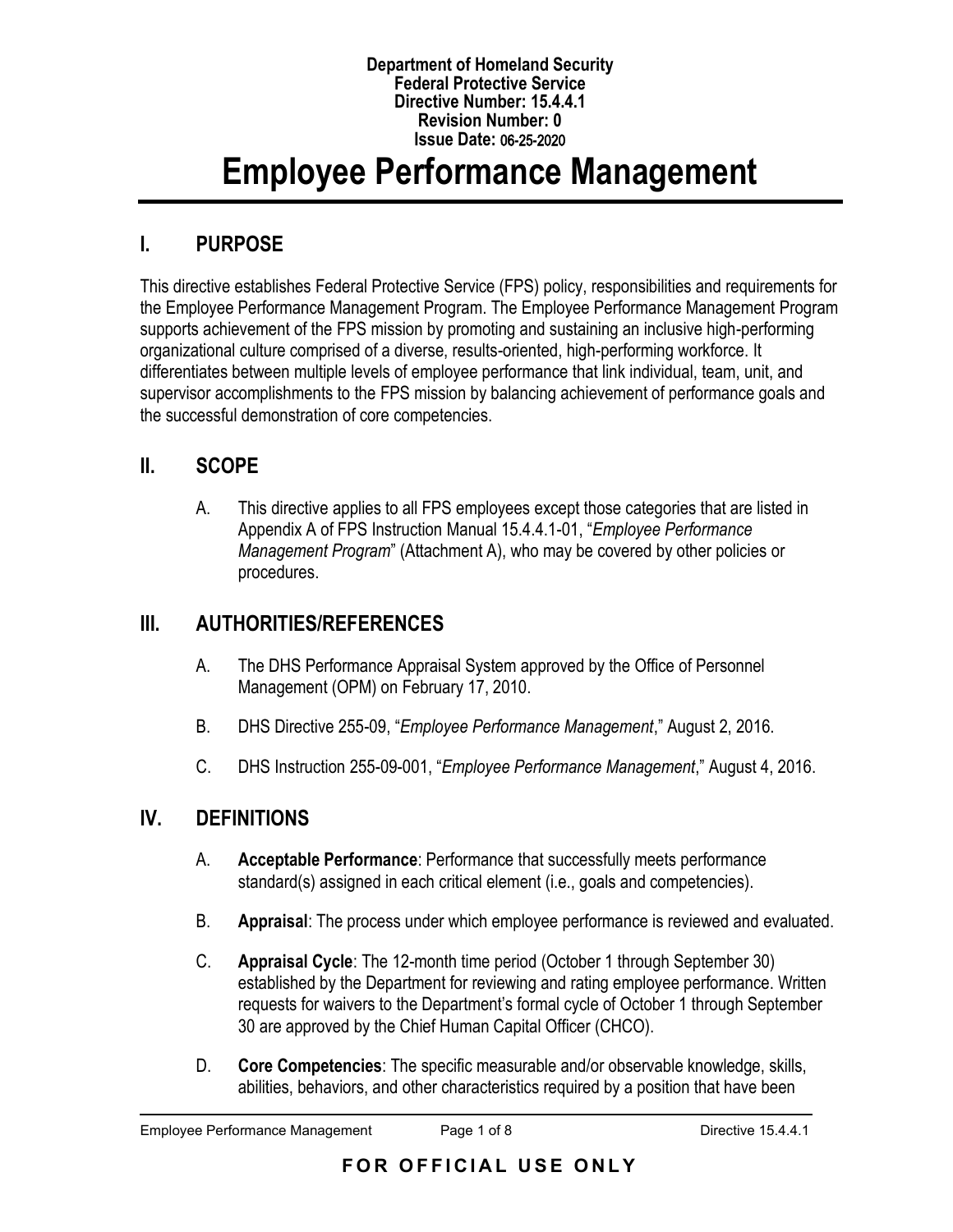validated, which apply broadly to all or many occupations within the Department. Each core competency is a critical element.

- 1. **Specific Core Competencies**: There are five Specific Core Competencies established and validated for all employees and two additional competencies for managers and supervisors that Rating Officials use in appraising performance. Demonstration of these Core Competencies accounts for 40 percent of the employee's annual Rating of Record (with the remaining 60 percent derived from performance on Goals). Specific Core Competencies are:
	- Technical Proficiency
	- Customer Service (except positions in the General Schedule (GS) 1811 series)
	- Teamwork/Cooperation
	- Communication
	- Representing the Agency
	- Assigning, Monitoring, and Evaluating Work (Managers and Supervisors only)
	- Leadership (Managers and Supervisors only)
- 2. **Core Competency Performance Standards**: The pre-established, Departmentwide core competency performance standards are based on occupational type and level of work and are described on the performance plan at the Achieved Expectations and Achieved Excellence levels for each competency. Rating Officials use these performance standards when evaluating employee performance on these competencies.
- E. **Critical Element**: A work assignment or responsibility of such importance that unacceptable performance on the element (goal or competency) results in a determination that an employee's overall performance is unacceptable. The performance goals and core competencies established under this Program are all critical elements.
- F. **Element Rating Level**: The performance rating level that describes an employee's performance on each critical element (goal and competency) during the appraisal period. FPS utilizes a rating design for describing employee performance on critical elements (i.e., performance goals and core competencies):
	- Achieved Excellence (Overall Score 4.50 5.00): The employee performed as described by the "Achieved Excellence" standard.
	- Exceeded Expectations (Overall Score 3.50 4.49): The employee performed at a level between the "Achieved Excellence" and "Achieved Expectations" standards.
	- Achieved Expectations (Overall Score 3.00 3.49): The employee performed as described by the "Achieved Expectations" standard.
	- Unacceptable: The employee performed below the "Achieved Expectations" standard; corrective action is required.
- G. **Individual Performance Goals**: Specific goals assigned to an employee by the Rating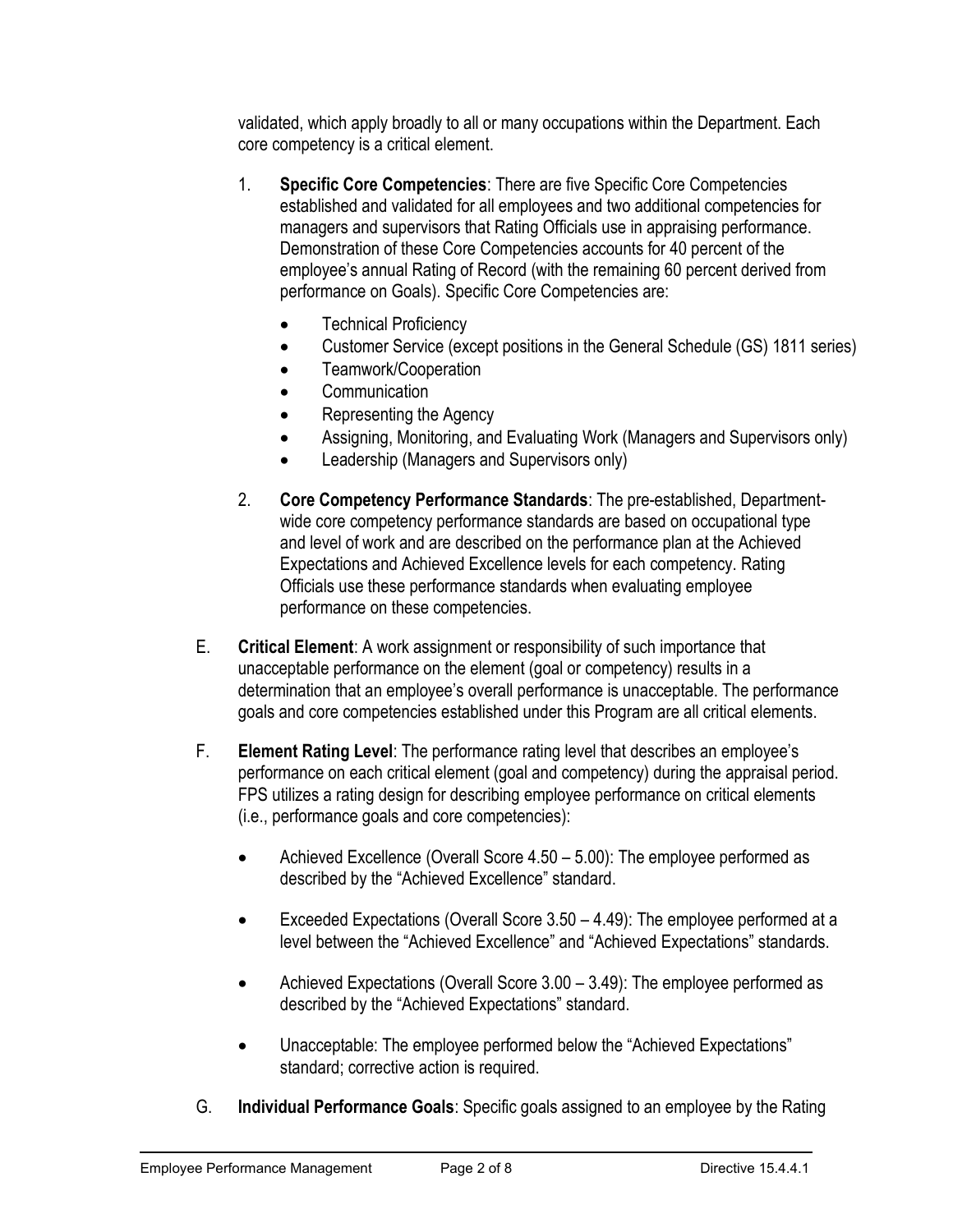Official that describe specific results that are to be achieved. A minimum of one goal is assigned to an employee; however, three to five goals are encouraged. Each performance goal is a critical element.

- H. **Interim Rating**: A narrative description of an employee's performance as measured against the performance expectations set forth in a performance plan or statement of performance expectations, with a rating assigned for each goal and competency, but no summary (overall) rating entered as a final or summary 'Rating-of-Record' into the National Finance Center (NFC) payroll system.
- I. **Minimum Rating Period**: The 90-day period in which an employee performs under an approved performance plan before receiving a Rating of Record or Interim Rating.
- J. **Performance**: Accomplishment of work assignments or responsibilities as contained in the employee's performance plan.
- K. **Performance Expectations**: The critical elements (performance goals and core competencies) and associated performance standards documented in an employee's Performance Plan.
- L. **Performance Plan**: All the written or otherwise recorded, critical performance elements (competencies and goals) that set forth expected performance. A plan includes all critical elements and their performance standards. A plan is implemented once the Rating Official gains approval from the Reviewing Official, and the Rating Official and the employee have discussed and signed the performance plan in the appropriate locations.
- M. **Performance Standard**: The management-approved expression of the performance threshold(s), requirement(s), or expectation(s) at a particular level of performance for the associated goal or competency. A performance standard may include, but is not limited to descriptions of quality, quantity, timeliness, and manner of performance. Performance standards under the Program are required to be described at the "Achieved Excellence" and "Achieved Expectations" levels of performance.
- N. **Progress Review**: Communicating with the employee about performance compared to the performance goal standards and the core competency standards identified in the employee's performance plan. A formal documented discussion between the employee and Rating Official about the employee's actual performance compared to the performance standards in the employee's performance plan. One mandatory mid-cycle progress review is required during the employee's appraisal period documented by signatures in the appropriate locations in the employee's performance plan.
- O. **Rating Official**: The employee's first-level supervisor, who prepares the employee's performance plan with input from the employee, conducts progress reviews, prepares any Interim Ratings, and the final or summary Rating of Record.
- P. **Rating of Record**: The performance rating prepared at the end of an appraisal period for performance of agency-assigned duties over the entire period and the assignment of a summary rating level based on the established Agency-wide rating pattern.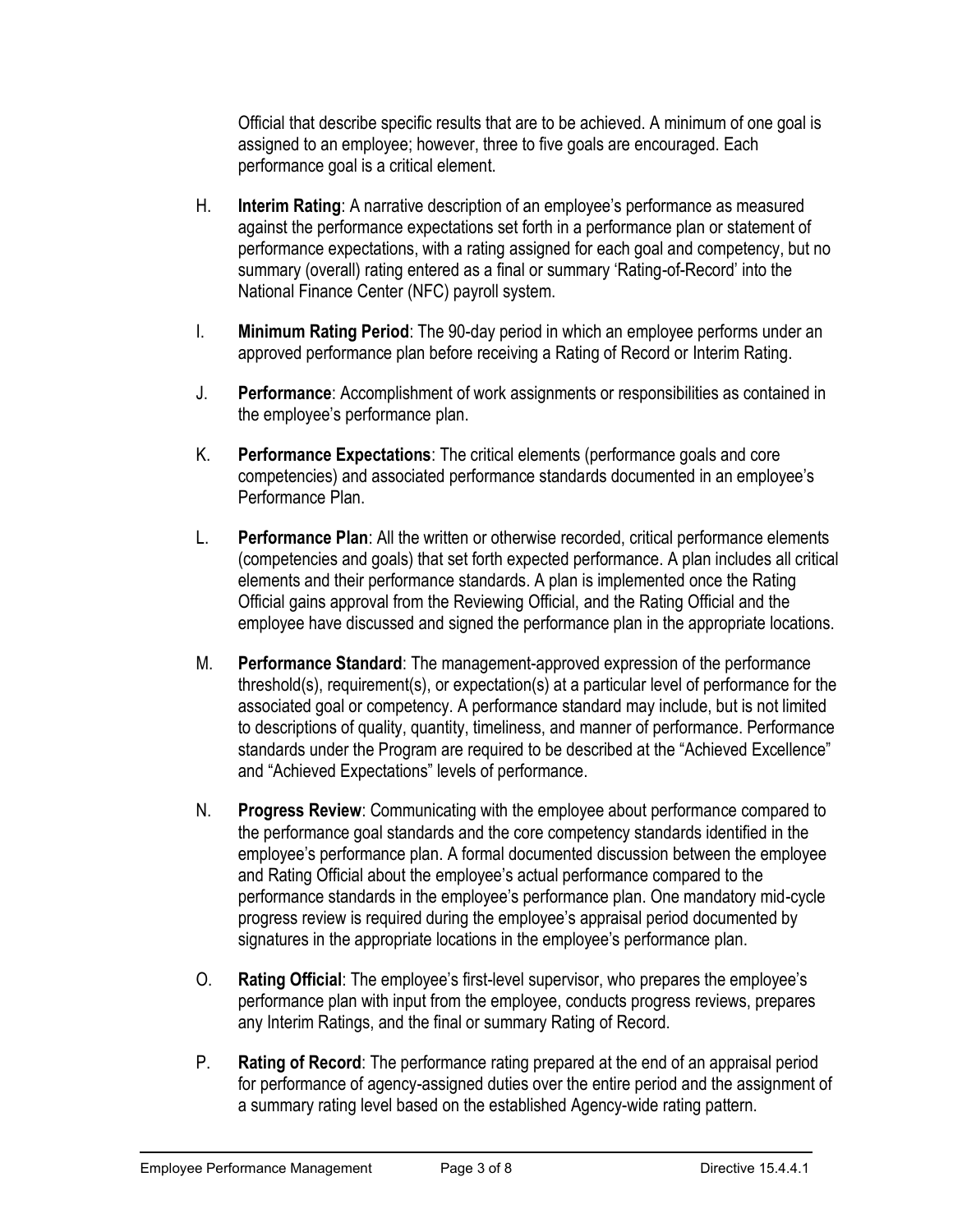- Q. **Reviewing Official**: The employee's second-level supervisor, who reviews and approves the performance plan and the rating of record after conclusion of the appraisal cycle.
- R. **Self-Assessment**: An employee's written assessment of his or her performance of assigned duties and responsibilities as measured against the goal performance standards and the competency standards in the employee's performance plan.
- S. **Summary Rating Level**: The performance rating level that describes an employee's overall performance during the appraisal period, referred to as the final or summary Rating of Record, which is a weighted calculation derived from the employee's performance on both the performance goals and core competencies in his or her performance plan. The Program establishes a rating design for describing employee overall performance during the appraisal period.
- T. **Unacceptable Performance**: The failure of an employee to meet established performance standards in one or more Critical Elements (goal or competency) established in the employee's formally implemented performance plan.

# **V. RESPONSIBILITIES**

- A. The **FPS Director** shall identify, develop, and communicate FPS-wide goals and priorities for cascading into executive, manager, supervisor, and employee work plans.
- B. The **Deputy Director, Resource Management (DD RM)**:
	- 1. Implements the Employee Performance Management Program for FPS;
	- 2. In consultation with the Training and Professional Development Directorate, develop and ensures that appropriate training on the FPS-wide Employee Performance Management Program is provided to executives, managers, supervisors, and employees;
	- 3. Reviews employee evaluation results and other data regarding implementation of the Employee Performance Management Program for compliance with the policies, procedures, and requirements of the program to determine the need for improvements, additional training, and/or issuance of additional guidance; and
	- 4. Ensures FPS-wide rating evaluation consistency.
- C. The **Deputy Director, Training and Professional Development (DD TPD)** ensures that appropriate training on the FPS-wide Employee Performance Management Program is provided to executives, managers, supervisors, and employees.
- D. The **Workforce Planning Division (WPD) Director and the WPD Staff** provides direction, advice and guidance to executives, managers, supervisors, and employees on the policies, procedures, and requirements of the Employee Performance Management Program.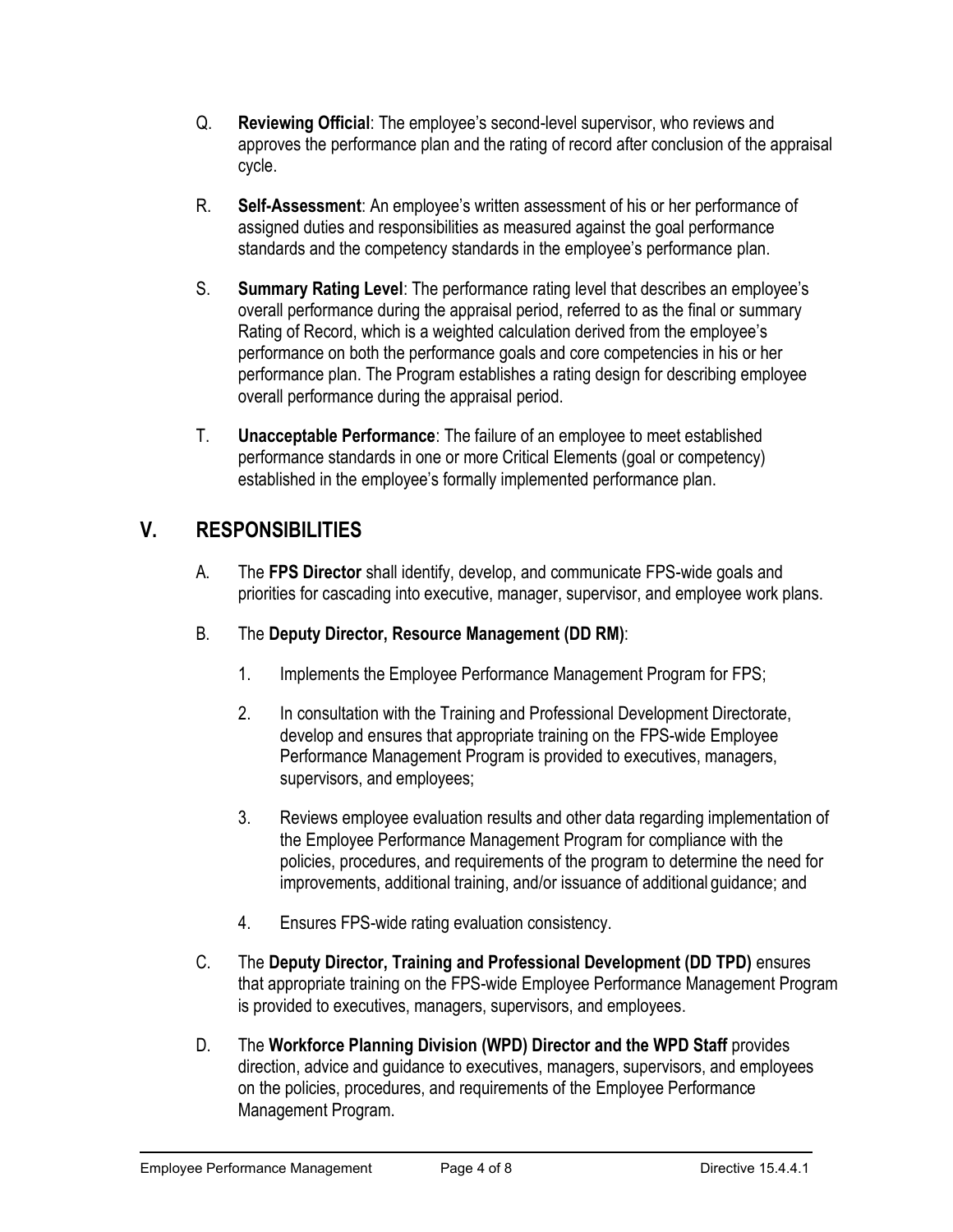- E. The **Management, Inspection, and Accountability Division (MIAD)** assists WPD with providing internal assessment and evaluation (i.e., internal audits and selfinspection programs) of the Employee Performance Management Program to ensure it complies with all relevant laws, regulations, and OPM and DHS policy.
- F. **Rating Officials** (an employee's immediate supervisor):
	- 1. Keep employees informed of the goals, plans, and activities of the employee's work unit and larger organizational offices;
	- 2. Discuss with employees how the competencies apply to their specific duties, responsibilities, and expected level of performance;
	- 3. Provide employees with performance plans, signed and dated, within 30 days of the beginning of the appraisal period or the employee's entrance into a new position;
	- 4. Monitor employee performance during the appraisal period and provide feedback through on-going communication with employees about their performance;
	- 5. Inform employees about performance deficiencies on a timely basis and assist them to improve; and take appropriate action when performance does not meet the "Successful" standard;
	- 6. Conduct and document at least one formal progress review at the midpoint of the appraisal period and additional reviews as necessary;
	- 7. Evaluate employee's performance within 30 days of the end of the appraisal period; and
	- 8. Meet with employees to discuss performance ratings and developmental needs; and provide employees with their signed and dated copy of the performance plan within 30 days of the end of the appraisal period.

## G. **Employees**:

- 1. Have a clear understanding of the competencies as applied to their specific duties, responsibilities, and expected levels of performance and request clarification if necessary;
- 2. Manage their performance to meet expectations and bring to their rating official's attention any circumstances that adversely affect the achievement of expectations;
- 3. Communicate with, and seek feedback from, the rating official about performance throughout the appraisal period;
- 4. Improve those aspects of performance identified as needing improvement;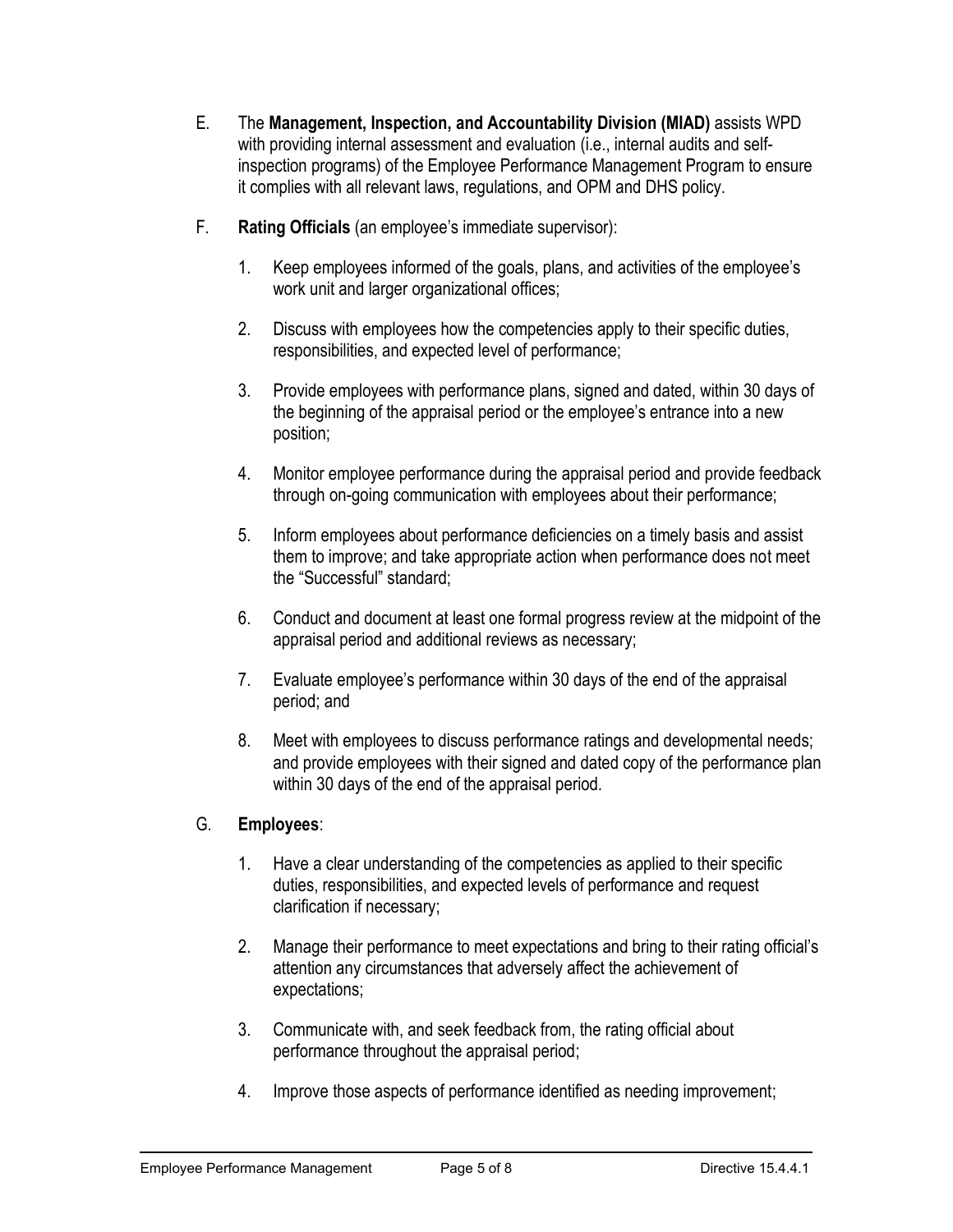- 5. Assist in identifying training needs to enhance performance; and
- 6. Conduct an optional self-assessment to provide input on accomplishments.

# **VI. POLICY AND REQUIREMENTS**

A. **Performance Management** is an essential ingredient to achieving and sustaining a high-performance culture. It includes three phases: performance planning, monitoring performance, and performance appraisal. Attachment A to this directive contains the FPS Employee Performance Management Instruction Manual. Refer to this manual for additional instructions on implementation of this program.

## B. **Performance Planning**

- 1. Within 30 days of the beginning of the appraisal period, or the employee's entrance into a new position, the rating official and the employee will meet to discuss and clarify how the core competencies specifically apply to the employee in his/her work unit.
- 2. At the meeting the rating official should ensure that the employee understands performance expectations as they relate to specific tasks and related timelines.
- 3. The employee and the rating official will sign and date the employee's performance plan. The employee's signature indicates that the performance plan has been discussed with the employee. Employees have the right to not sign their performance plan. In this event, the rating official can annotate that the employee elected not to sign.
- 4. The rating official will provide a copy of the signed performance plan to the employee.
- 5. The Initial Performance Plan Acknowledgement must occur no later than November 1.

## C. **Monitoring Performance**

- 1. The 12-month time period (October 1 through September 30) is the established reviewing and rating period for employee performance.
- 2. Rating officials will monitor employees' performance throughout the appraisal period; provide positive feedback; and provide feedback about performance deficiencies, as needed.
- 3. There are three mandatory progress review periods within the performance cycle:
	- Initial Performance Plan Acknowledgement No later than November 1
	- Mid-Cycle Progress Review No later than May 1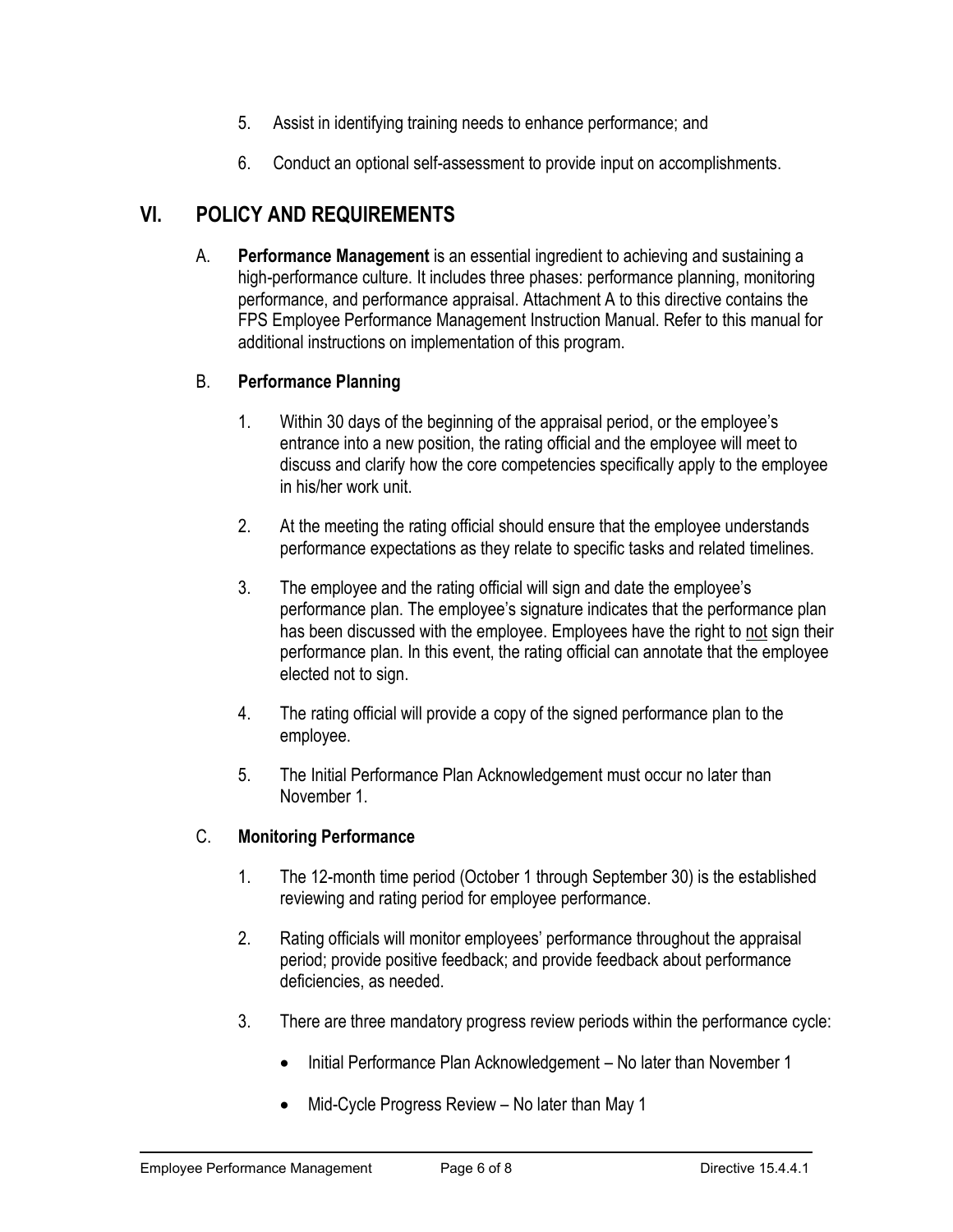- Performance Appraisal Close-out No later than October 30
- 4. At a minimum, rating officials must conduct a formal progress review with employees at the midpoint of the appraisal period to discuss the employee's progress toward meeting performance expectations and any performance improvement or developmental needs.
- 5. At the conclusion of each progress review, the rating official and employee must sign and date the performance plan to document that the mandatory progress review occurred. Employees have the right to not sign their performance plan. In this event, the rating official can annotate that the employee elected not to sign.
- 6. Written ratings are not assigned at this time.
- 7. If deficiencies in performance are identified, their cause should be investigated by the rating official because most deficiencies can be corrected through informal interactions throughout the rating period and be documented in writing by the rating official. When such interventions are unsuccessful, the Rating Official should consult with an employee and labor relations specialist for advice and guidance.

## D. **Performance Appraisal**

- 1. On an annual basis, rating officials must formally review performance, evaluate, and provide each of their employees with an annual proficiency rating, unless:
	- a. An employee has not worked under a performance plan for at least 90 days. In this case, the appraisal period will be extended to ensure work is performed under a performance plan for 90 days before an annual rating of record is issued.
	- b. If an employee's extended absence (e.g., long-term training such as FLETC or extended leave) does not permit the minimum 90-day time period for review, no rating will be assigned. On the appraisal form or in a memo for the record, document the reason for the extended absence and indicate that a rating cannot be assigned since employee failed to work under a plan for the minimal 90 days.
- 2. Within 30 days before the end of the rating period, rating officials will meet with each employee to discuss his/her performance in the various competencies, work accomplishments, and the employee's self-assessment, if completed.
- 3. Rating Officials submit proposed ratings to Reviewing Officials for approval before discussing and issuing to employees.
- 4. The employee and the rating official will sign and date the final rating. The employee's signature signifies receipt of the final rating. A copy of the rating will be given to the employee and the rating official will retain the original. Employees